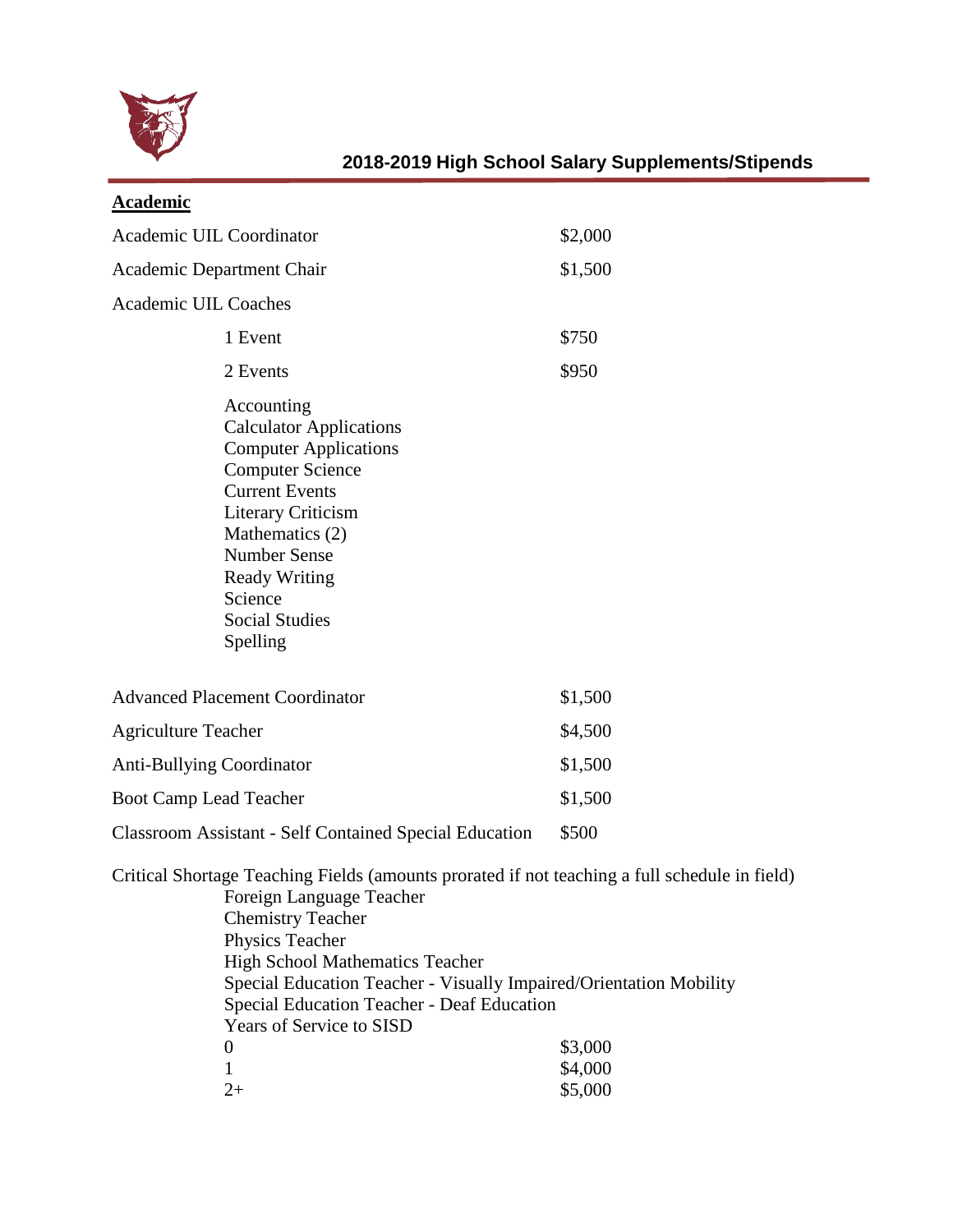

|                                           | Special Education Teacher - Emotionally Disturbed Self Contained |  |  |
|-------------------------------------------|------------------------------------------------------------------|--|--|
|                                           | Special Education Teacher - Autism Self Contained                |  |  |
|                                           | Special Education Teacher - Life Skills Self Contained           |  |  |
| <b>Years of Service to SISD</b>           |                                                                  |  |  |
| $\boldsymbol{0}$                          | \$1,500                                                          |  |  |
| $\mathbf{1}$                              | \$2,250                                                          |  |  |
| $2+$                                      | \$3,000                                                          |  |  |
| <b>DAEP</b> Lead Teacher                  | \$1,500                                                          |  |  |
| <b>Engineering Team Sponsor</b>           | \$3,000                                                          |  |  |
| Chemistry                                 | \$1,000                                                          |  |  |
| Math                                      | \$1,000                                                          |  |  |
| Grade Level Lead Teacher                  | \$500                                                            |  |  |
| Journalism/Yearbook                       | \$2,000                                                          |  |  |
| <b>Mentor Coordinator</b>                 | \$1,500                                                          |  |  |
| PLC (Perrin Learning Center) Lead Teacher | \$1,500                                                          |  |  |
| Speech/Debate                             | \$2,500                                                          |  |  |
| <b>Theater Arts</b>                       | \$2,000                                                          |  |  |
| <b>Theater Arts Assistant</b>             | \$1,000                                                          |  |  |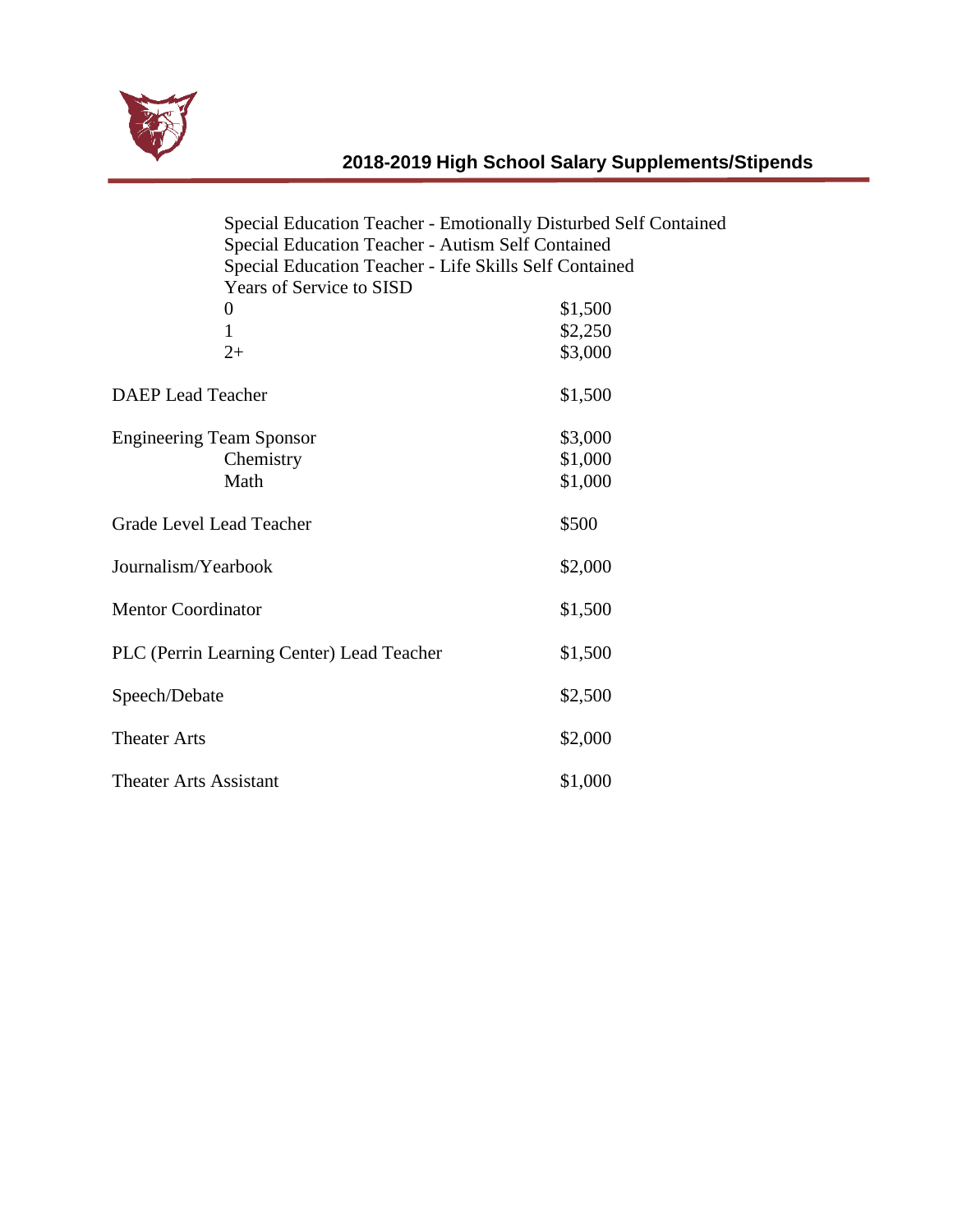

## **Athletics**

| After School- 1 Sport                   | \$1,000  |
|-----------------------------------------|----------|
| <b>Athletic Coordinator</b>             | \$2,750  |
| <b>Athletic Trainer</b>                 | \$9,750  |
| <b>Baseball Assistant</b>               | \$4,000  |
| <b>Baseball Head Coach</b>              | \$8,000  |
| <b>Basketball Assistant</b>             | \$4,000  |
| <b>Basketball Head Coach</b>            | \$10,000 |
| <b>Cross Country Assistant Coach</b>    | \$3,000  |
| <b>Cross Country Head Coach</b>         | \$5,000  |
| <b>Football Assistant Coach</b>         | \$6,000  |
| <b>Football Defensive Coordinator</b>   | \$8,000  |
| <b>Football Offensive Coordinator</b>   | \$8,000  |
| Golf Head Coach                         | \$8,000  |
| <b>Power Lifting Assistant</b>          | \$4,000  |
| Power Lifting Head Coach                | \$6,000  |
| <b>Soccer Assistant Coach</b>           | \$4,000  |
| Soccer Head Coach                       | \$8,000  |
| Softball Assistant                      | \$4,000  |
| Softball Head Coach                     | \$8,000  |
| <b>Summer Strength and Conditioning</b> | \$4000   |
| <b>Swimming Head Coach</b>              | \$8,500  |